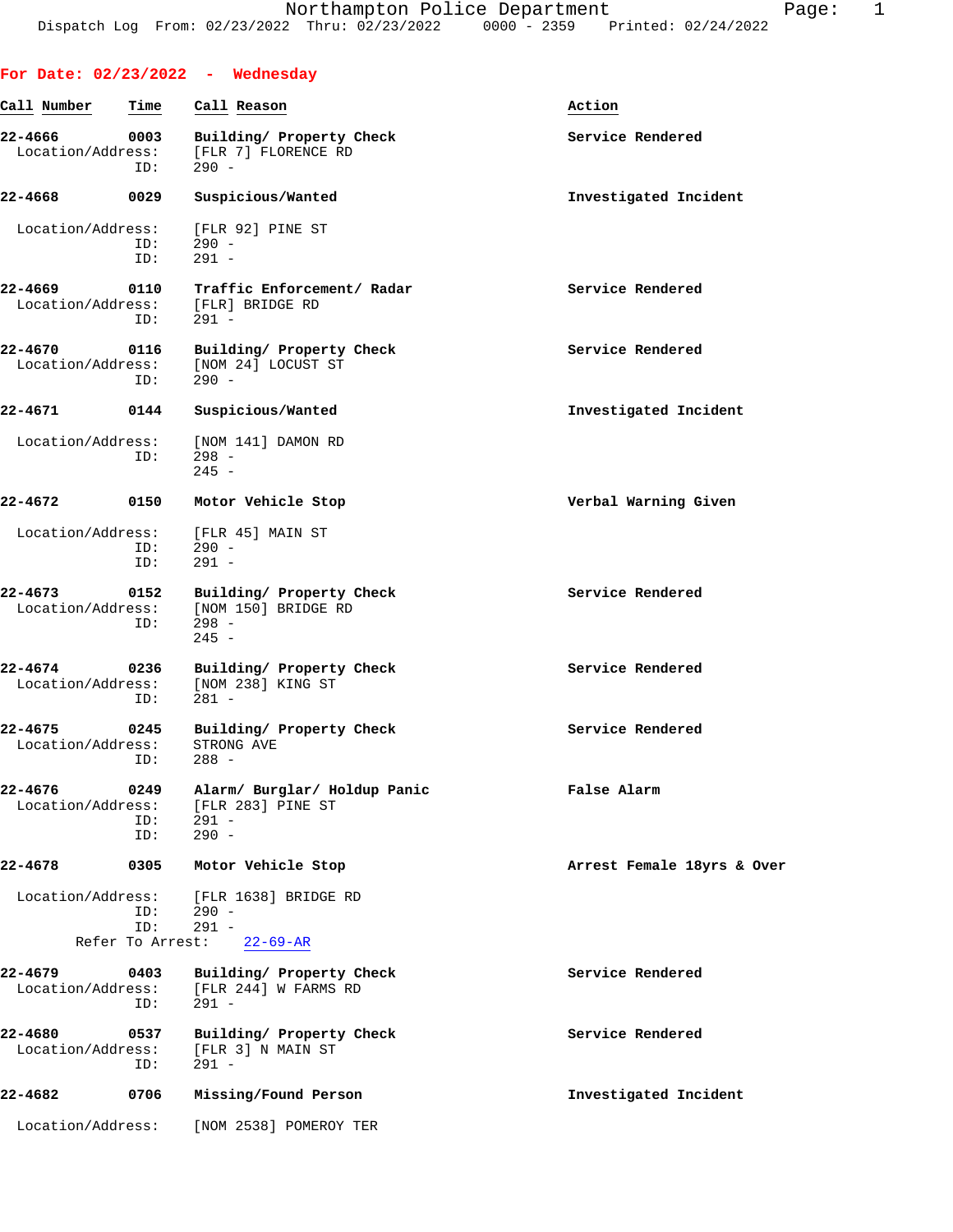Dispatch Log From: 02/23/2022 Thru: 02/23/2022 0000 - 2359 Printed: 02/24/2022 ID: 191 - **22-4683 0836 ASSIST OTHER AGENCY Service Rendered** Location/Address: [NOM 2118] CARLON DR<br>ID: 204 - $\frac{110}{204}$  -**22-4688 0945 Traffic Accident Investigated Incident** Location/Address: MAIN ST + KING ST<br>ID: 187 - $187 -$ <br>nt: 22-80-AC Refer To Accident: **22-4690 1012 Investigation Service Rendered** Location/Address: [NOM 259] KING ST<br>ID: 270 -ID:<br>ID:  $247 -$  Refer To Incident: 22-294-OF **22-4691 1023 Motor Vehicle Stop Cite/ Warning Issued/ Traffic** Location/Address: TRUMBULL RD ID: 126 - **22-4692 1037 Motor Vehicle Stop Cite/ Warning Issued/ Traffic** Vicinity of: [NOM 2085] ELM ST<br>ID: 262 - $262 -$ **22-4693 1040 Motor Vehicle Stop Verbal Warning Given** Vicinity of: [NOM 277] KING ST ID: 191 - 22-4695 1105 Warrant Service **Area Search Negative** Location/Address: [NOM 1957] BEDFORD TER<br>ID: 187 - ID: 187 - ID: 262 - **22-4697 1120 Weapons/Firearms\* Verbal Warning Given** Location/Address: PARSONS SWAMP RD ID: 262 - ID: 191 -<br>ID: 187 - ID: 187 - **22-4698 1149 Trespassing/ Unwanted Guest Investigated Incident** Location/Address: [NOM 2401] MAIN ST<br>ID: 187 - ID: 187 - ID: 262 - **22-4699 1207 Traffic Accident Investigated Incident** Location/Address: KING ST + DAMON RD ID: 191 -<br>ID: 262 - $262 -$ **22-4700 1209 Traffic Accident Investigated Incident** Location/Address: [FLR 338] LOCUST ST ID: 157 - Refer To Accident: 22-81-AC **22-4701 1225 Trespassing/ Unwanted Guest Verbal Warning Given** Location/Address: [NOM 2176] MARKET ST ID: 191 –<br>ID: 187 – ID: 187 -

**22-4704 1246 Motor Vehicle Stop Cite/ Warning Issued/ Traffic**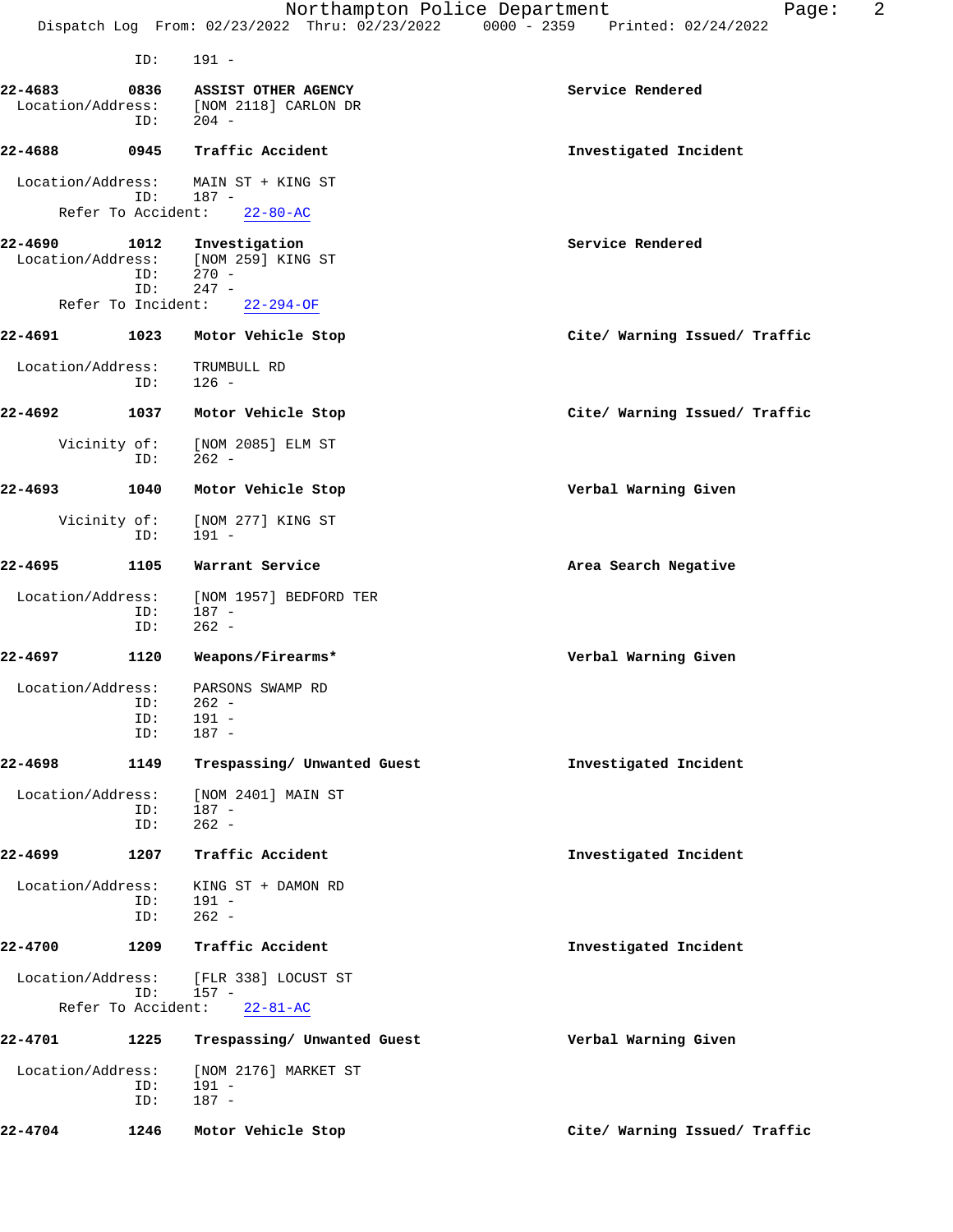|                   |                    | Northampton Police Department<br>Dispatch Log From: 02/23/2022 Thru: 02/23/2022 0000 - 2359 Printed: 02/24/2022 | 3<br>Page:                    |
|-------------------|--------------------|-----------------------------------------------------------------------------------------------------------------|-------------------------------|
|                   |                    |                                                                                                                 |                               |
| Location/Address: |                    | PLEASANT ST + FULTON AVE                                                                                        |                               |
|                   | ID:                | $191 -$                                                                                                         |                               |
|                   | ID:                | $262 -$                                                                                                         |                               |
|                   | ID:                | $126 -$                                                                                                         |                               |
| 22-4706           | 1313               | Disturbance                                                                                                     | Investigated Incident         |
| Location/Address: | ID:                | [NOM 970] PLEASANT ST<br>187 -                                                                                  |                               |
| 22-4708           | 1317               | Alarm/ Burglar/ Holdup Panic                                                                                    | False Alarm                   |
| Location/Address: |                    | [NOM 2586] BATES ST                                                                                             |                               |
|                   | ID:                | 157 -                                                                                                           |                               |
|                   | ID:                | $126 -$                                                                                                         |                               |
|                   | ID:                | $262 -$                                                                                                         |                               |
|                   | ID:                | $187 -$                                                                                                         |                               |
| 22-4711           | 1409               | Public Service, Check Welfare                                                                                   | Service Rendered              |
| Location/Address: |                    | [NOM 7] CONZ ST                                                                                                 |                               |
|                   | ID:                | $187 -$                                                                                                         |                               |
| 22-4712           | 1449               | Traffic Accident                                                                                                | Cite/ Warning Issued/ Traffic |
| Location/Address: | ID:                | MT TOM RD<br>$210 -$                                                                                            |                               |
|                   | EMS Unit:<br>ID:   | A04-Fire Ambulance<br>$277 -$                                                                                   |                               |
|                   | Refer To Accident: | $22 - 82 - AC$                                                                                                  |                               |
| 22-4713           |                    | 1450 Property, Lost/Found                                                                                       | Report Done                   |
| Location/Address: |                    | [NOM 73] MAIN ST                                                                                                |                               |
|                   | ID:                | $299 -$                                                                                                         |                               |
|                   | ID:                | $121 -$                                                                                                         |                               |
|                   | Refer To Incident: | $22 - 330 - OF$                                                                                                 |                               |
| 22-4715           | 1528               | Disturbance                                                                                                     | Report Done                   |
| Location/Address: |                    | [NOM 633] MAIN ST                                                                                               |                               |
|                   | ID:                | $277 -$                                                                                                         |                               |
|                   | ID:                | $191 -$                                                                                                         |                               |
|                   | Refer To Incident: | $22 - 331 - OF$                                                                                                 |                               |
| 22-4716           | 1532               | Public Service, Check Welfare                                                                                   | Person Gone                   |
| Location/Address: |                    | [NOM 1976] MUSANTE DR                                                                                           |                               |
|                   | ID:                | $287 -$                                                                                                         |                               |
|                   |                    |                                                                                                                 |                               |

- **22-4717 1533 Parking Violation Vehicle Towed** Location/Address: [NOM 93] HAMPTON AVE
- **22-4721 1620 Park and Walk Service Rendered** Location/Address: MAIN ST<br>ID: 203 - $203 -$
- **22-4722 1627 Motor Vehicle Stop Cite/ Warning Issued/ Traffic**
- Location/Address: [NOM 398] STATE ST<br>ID: 242 -ID: 242 -<br>ID: 277 - $277 -$

## **22-4723 1635 Parking Violation Cite/ Warning Issued/ Traffic**

- Location/Address: [NOM 2339] BUTLER PL ID: 277 -
- **22-4724 1659 Park and Walk Service Rendered** Vicinity of: [NOM 969] MAIN ST ID: 277 -
- **22-4725 1731 Alarm/ Burglar/ Holdup Panic False Alarm** Location/Address: [NOM 417] KING ST ID: 277 -
- 
- 
-